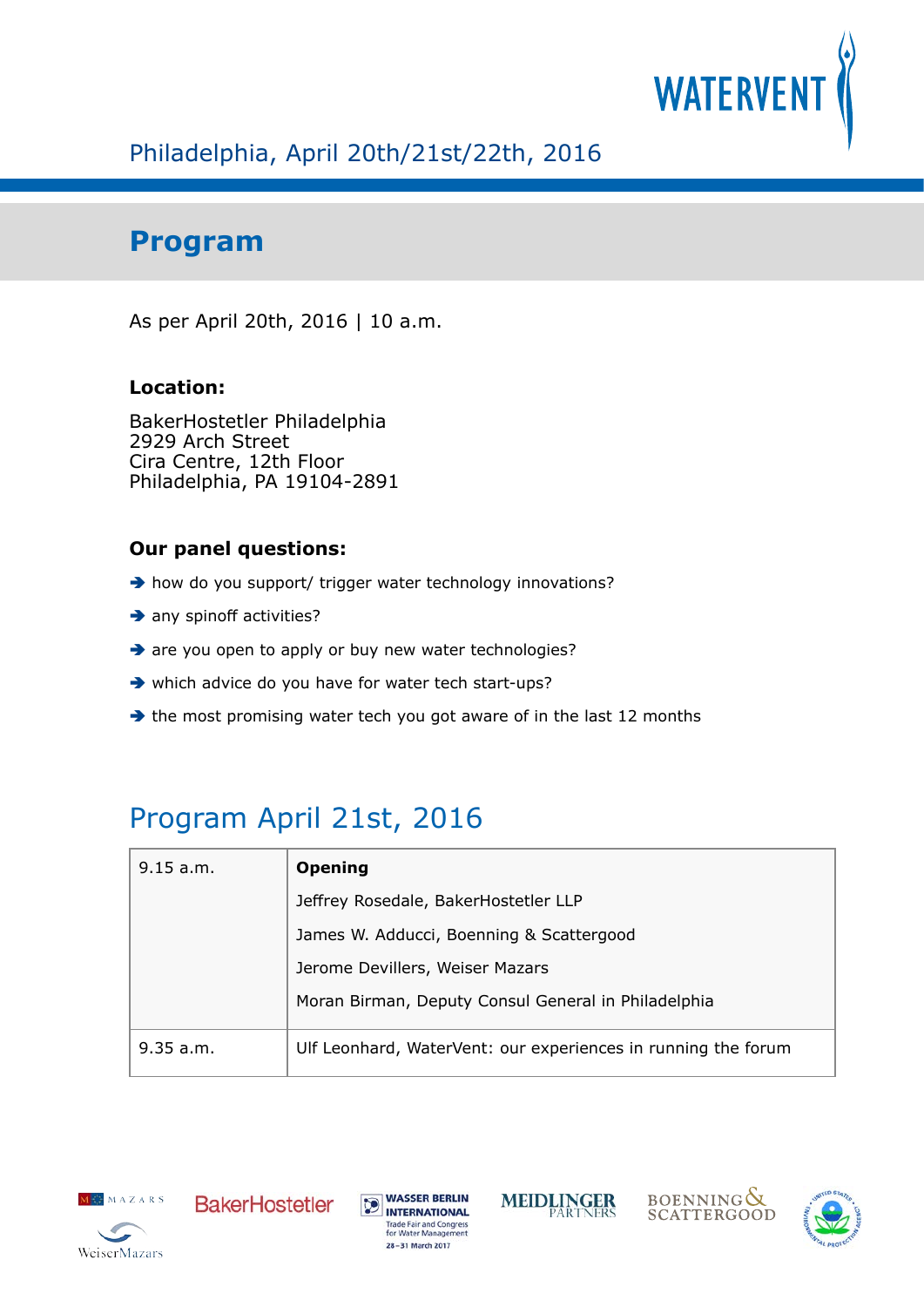

| 9.45 a.m.  | Panel I   Corporates in Water Industry                                                                                            |
|------------|-----------------------------------------------------------------------------------------------------------------------------------|
|            | Tom Stanley, GE Water                                                                                                             |
|            | Katie Chamberlain, CH2M Hill, SWAN                                                                                                |
|            | Bertrand Dussert, Xylem, Inc.                                                                                                     |
|            | John Marciszweski, Echologics                                                                                                     |
| 10.20 a.m. | Panel II   Corporates in Water Industry & Associations                                                                            |
|            | Chris Morrison, Ecolab-Nalco                                                                                                      |
|            | Kevin Lowery, Evoqua                                                                                                              |
|            | Paul Gagliardo, American Water                                                                                                    |
|            | Manoj Fenelon, Aspen Institute, Director of Foresight, PepsiCo                                                                    |
|            | Justin Mattingly, WateReuse Association                                                                                           |
|            | Michael Firstenberg, Securing Water for Food<br><b>Technical Assistance Facility</b>                                              |
| 11.00 a.m. | <b>Company Presentation (intense care) Part I</b>                                                                                 |
|            |                                                                                                                                   |
|            | Agri Science (USA)                                                                                                                |
|            | Barthauer Software (Germany)                                                                                                      |
| 11.30 a.m  | <b>Coffee break</b>                                                                                                               |
| 12.00 a.m. | Panel III   US/Canada water tech clusters                                                                                         |
|            | US Water Tech Clusters - guided by Sally Gutierrez, EPA                                                                           |
|            | Each cluster will introduce their initiative and the role they play in<br>water technology development and recent accomplishments |
|            | What are the newest or most innovative technologies coming out<br>from their initiatives?                                         |
|            | Richard Seline, Accelerate H20, Texas                                                                                             |
|            | Egils Milbergs, Center for Accelerating Innovation,<br><b>Washington State</b>                                                    |
|            | Bart Bohn, ATI Water, The University of Texas                                                                                     |







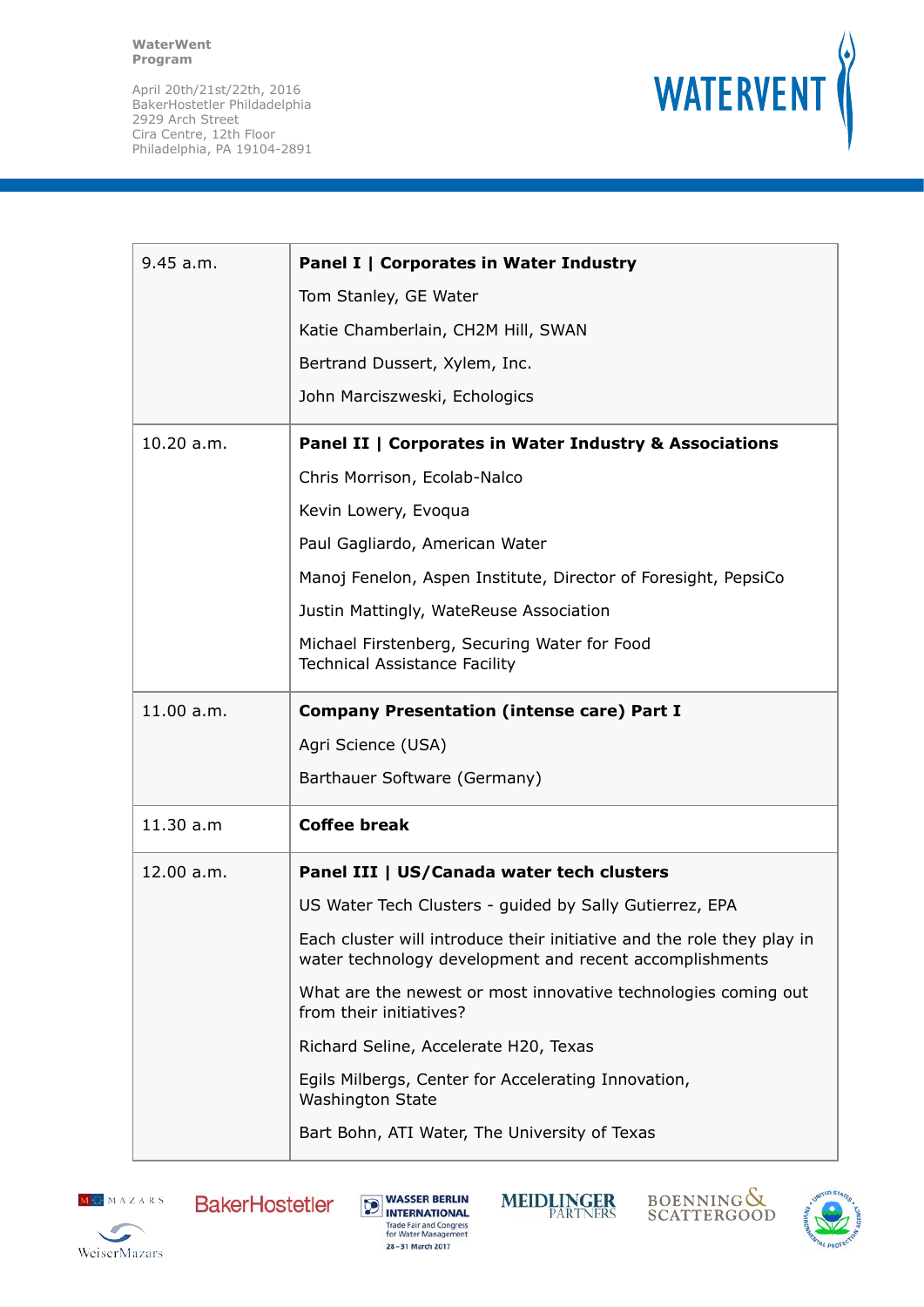

| Kathy Shandling, Executive Director, International Private Water Asso- |
|------------------------------------------------------------------------|
|                                                                        |
| Christine Marjoram, planning and research, Philadelphia Water          |
|                                                                        |
|                                                                        |
|                                                                        |
|                                                                        |
|                                                                        |
|                                                                        |
|                                                                        |
|                                                                        |
|                                                                        |
|                                                                        |
|                                                                        |
|                                                                        |
|                                                                        |









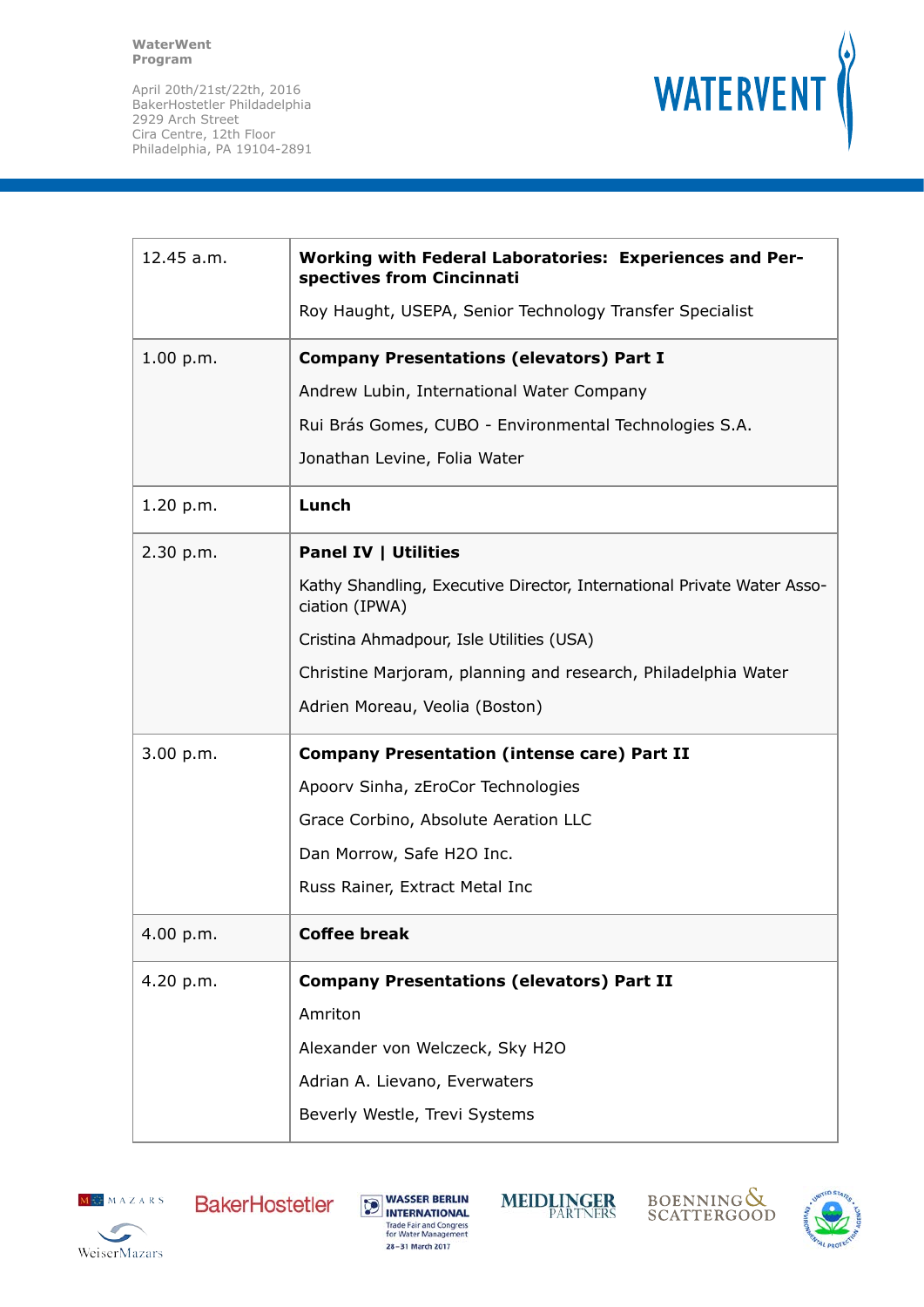

| 5.00 p.m. | Panel V   Water tech Investors (Financial Investors)                          |
|-----------|-------------------------------------------------------------------------------|
|           | guided by Karen Meidlinger, Meidlinger Partners                               |
|           | Roy Wiesner, Hutchison Kinrot (Isarel, tbc) -<br>done by Amit Shilony, H-Spin |
|           | Bill Brennan, Ultra Capital                                                   |
|           | Peleg Chevion, Seara                                                          |
|           | Thomas Schumann, Thomas Schumann Capital                                      |
|           | Garrett Melby, GoodCompany Ventures                                           |
|           | Jud Hill, Blue Star Capital, LLC                                              |
| 5.45 p.m. | <b>Resumee of the day 1</b>                                                   |
|           | Jeffrey Rosedale, BakerHosterler LLP                                          |
|           | James Aducci, Boenning & Scattergood                                          |
|           | Jerome Devillers, Weiser Mazars                                               |
|           | Ulf Leonhard, WaterVent                                                       |
| 6.00 p.m. | Gettogether                                                                   |

# Program April 22th, 2016

| $09:15$ a.m. | Welcome                                                                                          |
|--------------|--------------------------------------------------------------------------------------------------|
|              | William Sarni, Deloitte, Director and Practice Leader:<br>Water Strategy, Social Impact Practice |
| $09:35$ a.m. | Sally Gutierrez, EPA                                                                             |
|              | Summary of the White House Water Summit and Commitments                                          |









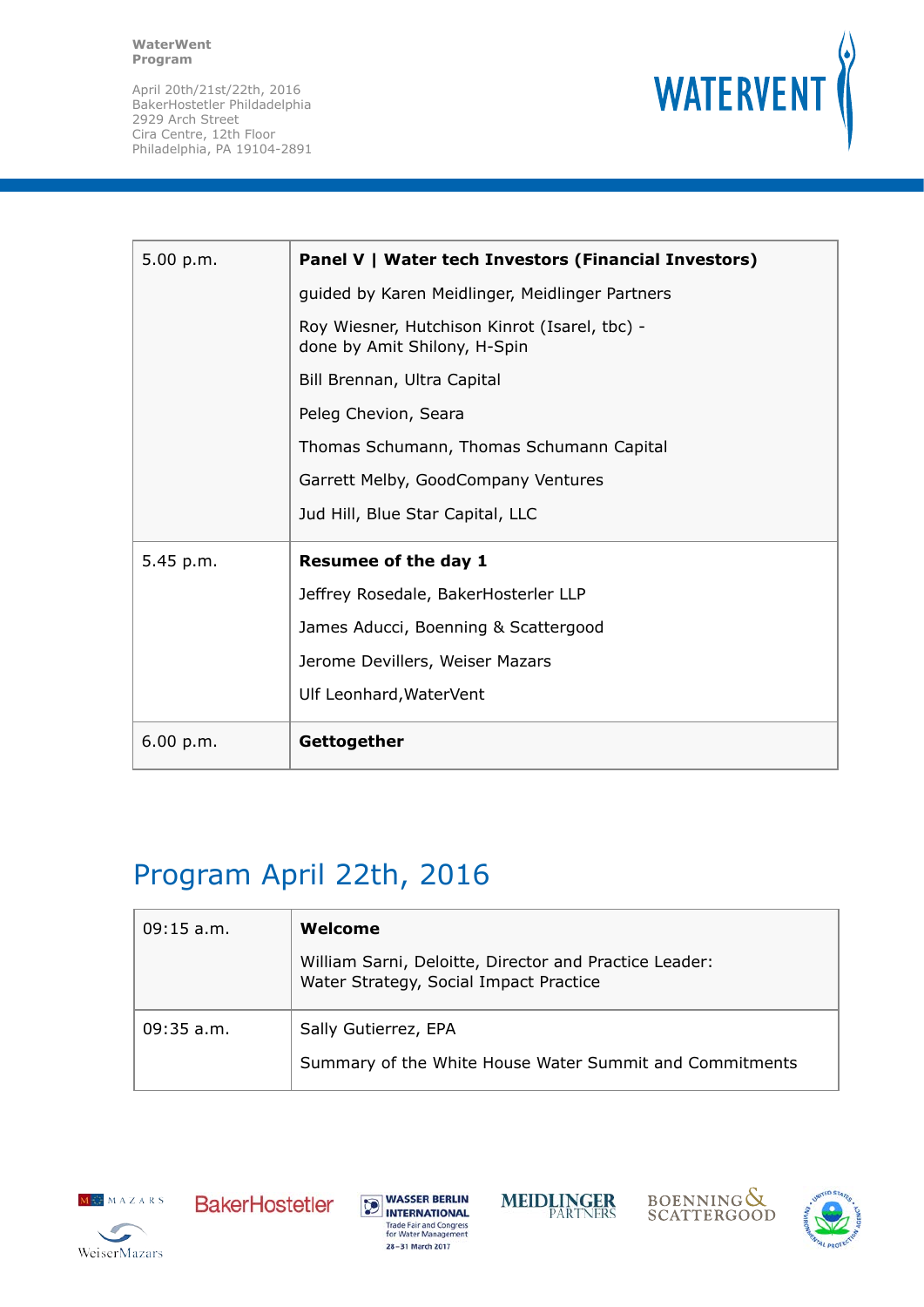

| $09:35$ a.m. | <b>Company Presentation (intense care) Part III</b>                                              |
|--------------|--------------------------------------------------------------------------------------------------|
|              | intoduction by Seth Cutler, Frost & Sullivan                                                     |
|              | Russ Rainer, Extract Metal Inc                                                                   |
|              | Daniel Du Toit, DD Filter Solutions Inc                                                          |
| $10:20$ a.m. | <b>Panel VI</b>                                                                                  |
|              | guided by Gary Chambers, WaterInfo on Tap                                                        |
|              | Technologies of Prevention - Limits of Technologies                                              |
|              | Abhirabh Basu, Lux Research                                                                      |
|              | Elena Christopoulos, Commissioner at City of Santa Monica, Energy<br>& Sustainability Consultant |
|              | Justin Mattingly, WateReuse Association                                                          |
|              | Ken Surritte, WaterisLife                                                                        |
|              | Jose Garcia, Water expo Miami                                                                    |
| $11:00$ a.m. | Panel VII   unversities & research institutions                                                  |
|              | introduced by Jeffrey Lape, EPA, Deputy Director, Office of Science<br>and Technology            |
|              | Madison Condon, Columbia Water Center                                                            |
|              | Glenn Yago, The Milken Institute                                                                 |
|              | Rominder Suri, Temple University                                                                 |
|              | Joanne Spigonardo, Initiative for Global Environmental Leadership<br>(IGEL), The Wharton School  |
|              | Seth Warren Rose, Eneref Institute                                                               |
| 11:40 a.m.   | <b>Coffee Break</b>                                                                              |
| 12:00 a.m.   | Mark Trabbold, Ben Franklin Technology Partners                                                  |











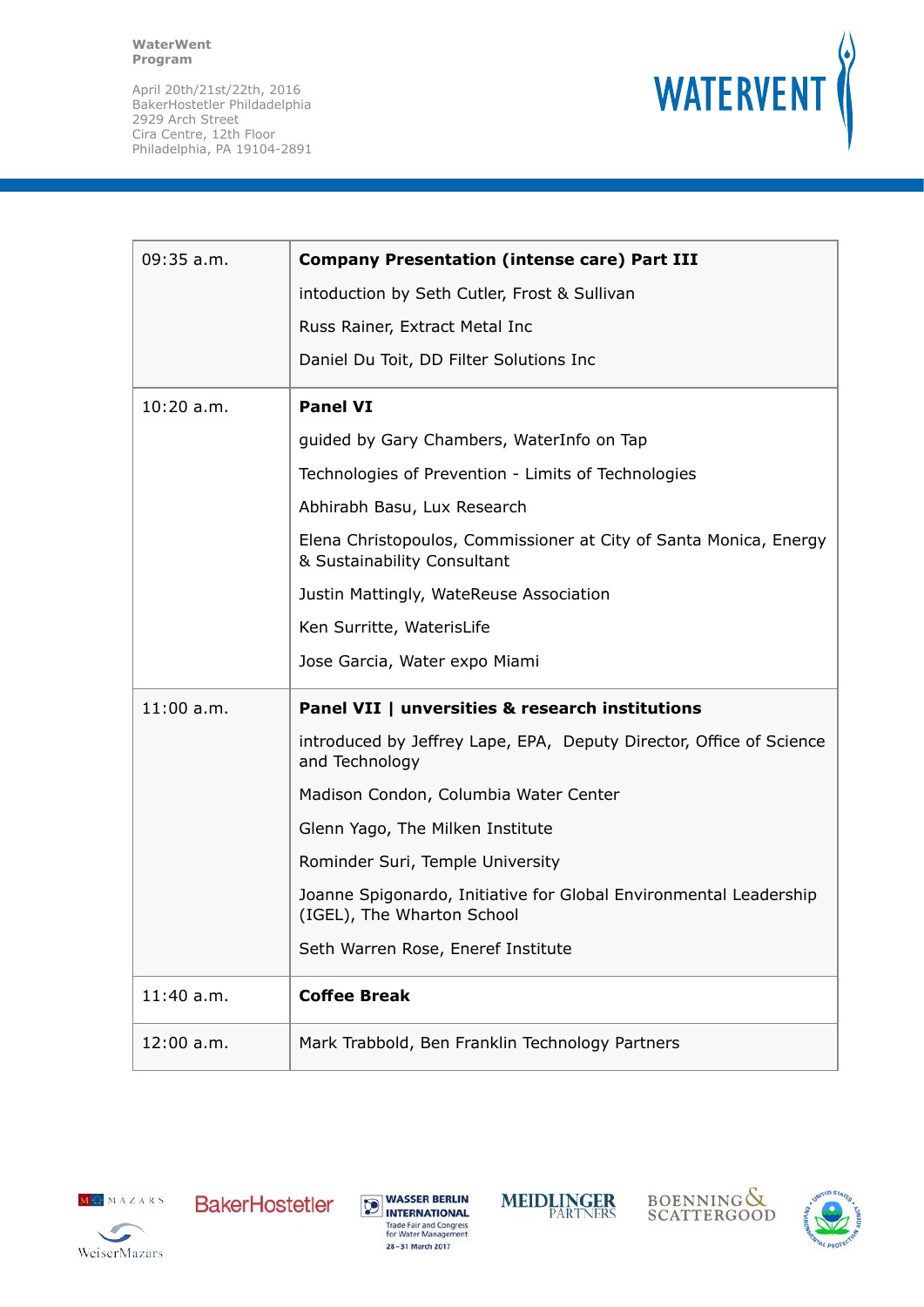

| $12:15$ a.m. | <b>Company Presentation (elevators) Part III</b>            |
|--------------|-------------------------------------------------------------|
|              | introduced by Alastair Green, McKinsey                      |
|              | Amit Shilony, Hydro Spin                                    |
|              | Robert Bergstrom, Sustainable Desal                         |
|              | Erik Hromadka, Global Water Technologies                    |
|              | Nicole Silk, River Network                                  |
|              | Richard Campbell, To Soil Less                              |
|              | Jonathan Rhone, axine water technologies                    |
| 1:00 p.m.    | Lunch                                                       |
| 2:15 p.m.    | <b>Panel VIII   Foundations, Charities Initiatives</b>      |
|              | introduced by Katherine McDonald, Cleantech Open Boston     |
|              | Fred Boltz, Rockefeller Foundation                          |
|              | Paul Horton, Future Water Association                       |
|              | Jeff C. Moeller, WERF Water Environment Research Foundation |
|              | Devon Sanford, Good Company Group                           |
| 2:55 p.m.    | <b>Prospects I:</b>                                         |
|              | Jeff Guild, Blue Tech Research                              |
| 3:10 p.m.    | <b>Coffee break</b>                                         |
| 3:30 p.m.    | <b>Prospects II:</b>                                        |
|              | Chinese Investors & Technologies                            |
|              | John W. Robinson Jr., Mandarin Environment Advisory         |